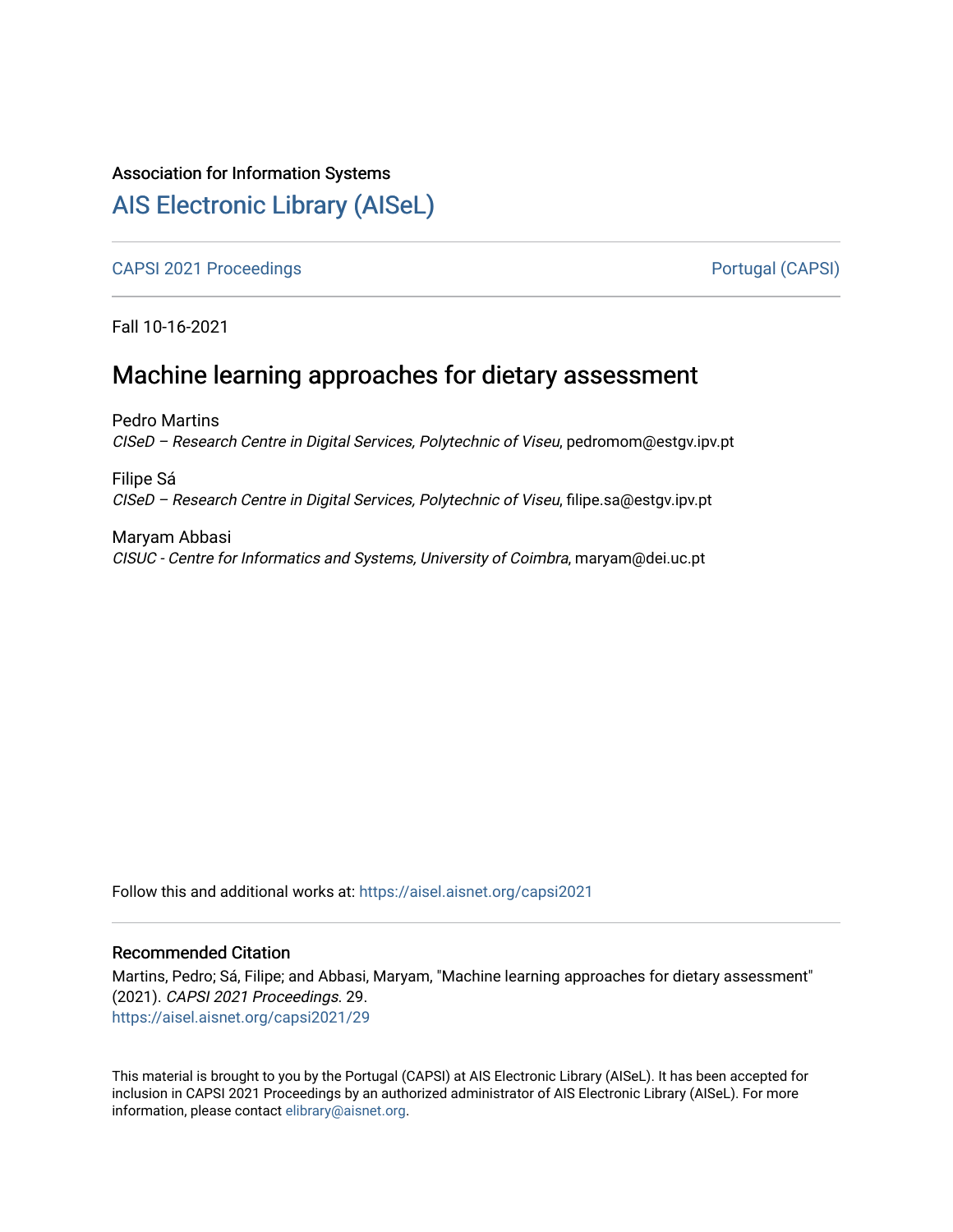# Machine learning approaches for dietary assessment

<sup>1</sup>Pedro Martins, 1Filipe Sá, <sup>2</sup>Maryam Abbasi

<sup>1</sup>CISeD – Research Centre in Digital Services,

Polytechnic of Viseu, Portugal <sup>2</sup>CISUC - Centre for Informatics and Systems, University of Coimbra, Portugal

pedromom@estgv.ipv.pt, filipe.sa@estgv.ipv.pt maryam@dei.uc.pt

#### **Abstract**

When considering individuals with dietary limitations, automatic food recognition, and assessment are paramount. Smartphone-oriented applications are convenient and handy when dish recognition and the elements inside are required. Machine learning (deep learning) applied to image recognition, alongside other classification techniques (for example, bag-of-words), are possible approaches to tackle this problem. The current most promising approach to the classification problem is deep leaning, which requires high computation for training, but it is an extremely fast and computationally light classifier. Since the requirement for the classifiers to be as accurate as possible, the humans must also be considered as the classifier. This work tests and compares deep-learning methods bag-of-words applied to computer vision, and the human visual system. Results show that deep learning is better when considering a low number of food categories. However, with more food categories, the human overcomes the machine algorithms.

*Keywords –* Machine learning, Food recognition, Human visual system, Image classification.

### **1 INTRODUCTION**

Mobile devices with relatively good computational characteristics play an essential role in computer vision and assisting in better and healthy lifestyle dietary assessment. In food recognition, the first step is to automatically identify the plate containing the food and ignore all surroundings. Then, isolate food elements in the dish, consider the semantics (e.g., rice with beans, egg yolk, and white), and finally classify the food. Based on extracted data, eating habits can improve with any application to track the consumed food calories, recommending better lifestyle decisions.

Since Convolution Neural Networks (CNNs) were improved, image classification and object recognition became possible with reasonable accuracy. By matching CNNs with the current mobile computing capacity, manual identification of food can be replaced by an automatic classification, merely pointing the camera of a smartphone to the food plate. In this context, the challenge is to have a CNN that can at least match the humans. Otherwise, no point/trust is using an automated process to identify food elements on a plate. Therefore, it is critical to study if CNNs can outperform humans, and also if they are more efficient than other traditional approaches to the problem.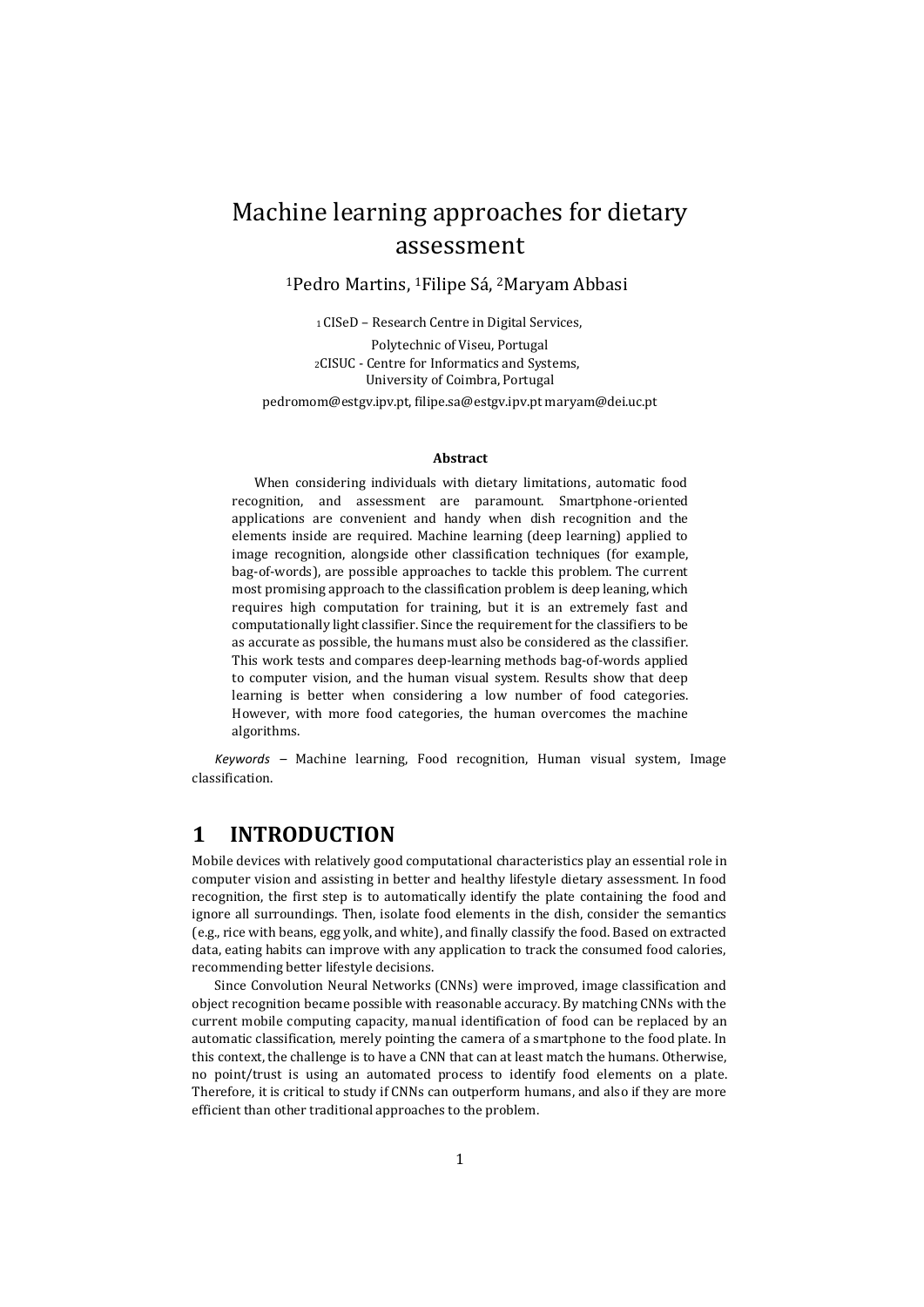The selected traditional approach to test was the bag-of-words. The bag-of-words model can be applied to the representation of images in computer vision by treating image features as terms. A bag of words is a sparse vector of the frequency counts of terms in text classification; that is, a sparse histogram of the vocabulary (Sarwar et al., 2019). As a more state-of-the-art deep-learning approach, the same setup is tested with CNNs, namely with GoogLeNet (Al-Qizwini et al., 2017), Inception-v3 (Szegedy et al., 2016) and Resnet101 (Varga et al., 2018). Additionally, the human visual system is also testes and used as a baseline to compare with the other methods. It also includes training, learning new dishes of food e.g., for European food (Asiatic foods are unknown), and then identifying them. This paper describes the architectures of the bag-of-words pipeline and CNNs, as well as the created survey for training and testing the food recognition capacity of a selected group of humans.

The organization of this paper is in the following four sections. Section 2 resumes the vast related-work in the field. Section 3, describes the implementation of the approaches to test the bag-of-words, deep-learning, and human. Additionally, there is an explanation for the tests, training set, and the experimental setup. Finally, Section 4 discuss the experimental results, and Section 5 concludes the study with a review of the accomplishments and discuss future work guidelines.

## **2 RESUMED RELATED WORK**

Food recognition is a challenging problem because of deformable objects and high intraclass variation. Different shapes, textures, and colors that food can assume, create demanding obstacles for machine-learning to identify dishes and their content.

Authors in (Baxter, 2012) and (Yang et al., 2010) use machine learning combined with statistics and spatial relationships between ingredient labels to detect food, whereas ingredients are statistically related to each other to increase classification accuracy.

In (Joutou and Yanai, 2009), authors propose an automatic food image recognition system for recording people's eating habits. They apply the Multiple Kernel Learning method to integrate several kinds of image features such as color, texture, and SIFT adaptively, reaching in their experimental results a 61.34% classification rate for 50 types of foods. Also, in (Matsuda et al., 2012), candidate regions are detected and using bag-ofwords combined with SIFT, spatial pyramid, histograms, and Gabor texture, experimental results show 56% accuracy when using ten classes of food types.

In the last decade, deep learning raised with Alex Krizhevsky, Ilya Sutskever, and Geoffrey Hinton, presenting AlexNet, a CNN oriented to recognize objects in images. Results with AlexNet outcome the, at the time state-of-the-art, and they have become frequent in all kinds of tasks, such as gender recognition from facial images (Arora and Bhatia, 2018).

CNNs stand out from other traditional methods when processing images by including convolution layers to extract and filter images' features automatically. The concept of backpropagation is also introduced in CNNS and extended to all convolution layers, which allow extracting information from images automatically (Shen et al., 2016). New CNNs are developed along with research to improve the accuracy of Alexnet. Resnet is an evolution of Alexnet, by adding residual blocks to manage gradients that vanish in the first layers on back-propagation execution, increasing depth, Resnet can improve its accuracy (Cheng et al., 2017) (He et al., 2016).

By introducing sparse connections between layers and using different filter sizes, the CNN Inception can capture more features with a more varied degree of detail to push performance, both in terms of speed and accuracy (Szegedy et al., 2015) (Baldassarre et al., 2017).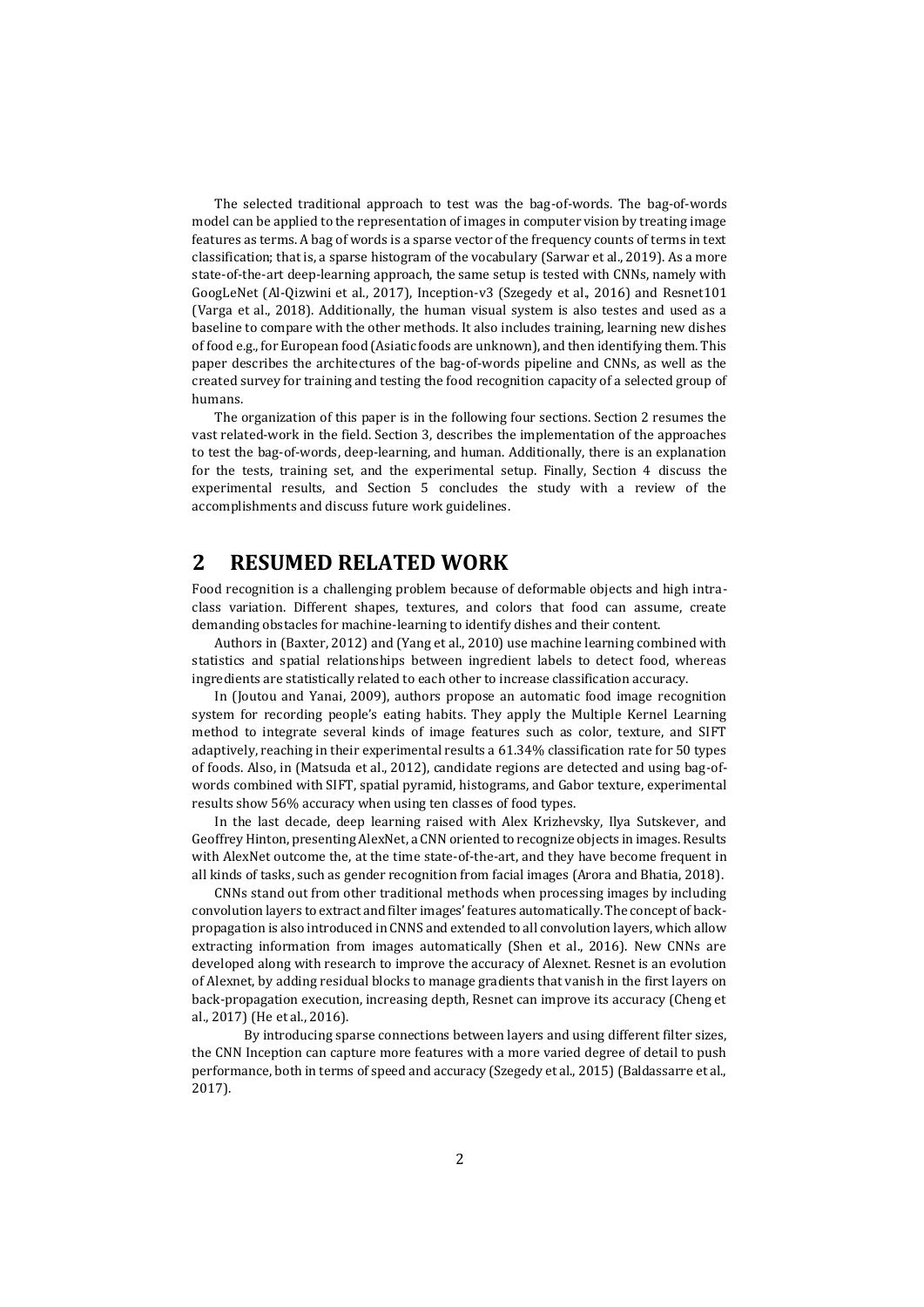One of the motivations for this work is the fact that authors using CNNs applied to food recognition were able to achieve better results than other approaches in general. Authors in (Kawano and Yanai, 2014a) present a technique using Deep Convolutional Neural Network to boost food recognition accuracy significantly by integrating it with conventional hand-crafted image features, Fisher Vectors with HoG and Color patches. Results show they have achieved 72.26% as the top-1 accuracy and 92.00% as the top-5 accuracy for the 100-class food dataset, UEC-FOOD100, which outperforms the best classification accuracy of this dataset reported so far, 59.6%.

Authors in (Pouladzadeh and Shirmohammadi, 2017) and (Kawano and Yanai, 2013) propose similar mobile apps for food recognition, both using deep-learning. Their solution requires the user to build a bounding box around the elements of food manually performed experiments with 7000 food images, from 30 different classes (FooD dataset). Results show an average recall of 90.98%, the precision of 93.05%, and accuracy of 94.11% compared to 50.8% to 88% accuracy of other food recognition systems. In general, the results are striking good. However, they rely too much on user action:

- The user needs to interact with the app and manually set the bounding box. Thus, this makes the approach incomparable with others that require no interaction from the user (except taking the photo).
- The dataset is not comprehensive. It includes easily recognizable items, such as everyday fruits.
- It also has only 30 different classes of foods, which is too less, and it influences the accuracy.

Other authors, (Yanai and Kawano, 2015), examined the efficacy of the deep convolutional neural network, applied to food recognition. In their work, they search for the best combination between pre-training with the large-scale ImageNet data, fine-tuning, and activation features extracted from the pre-trained deep convolutional neural network. Results show that using a pre-trained network, including 1000 food-related categories, was the best method, achieving 78.77% as accuracy for UEC-FOOD100 and 67.57% for UECFOOD256 (Kawano and Yanai, 2014b).

When analyzing results from (Yanai and Kawano, 2015; Hassannejad et al., 2016; Ciocca et al., 2017) and others, it was evident that accuracy is far from the optimal 100%. Based on our previous works over this topic (Caldeira et al., 2019), CNNs outperform humans with a low number of classes of foods. However, if we increase the number of food classes, humans are better. Hence, in this work, we question whether using an approach based on bag-of-words will optimize the efficiency of the CNN.

## **3 METHODOLOGY**

Food classification using deep-learning techniques is the most used approach when classifying food dishes. Another way of getting the work done is by using humanbased identification, where a human interacts to identify each food. The human-based approach is essential to use as a comparison baseline. Succeeding sections describe how the problem (identify and classify food) approached to compare and withdraw conclusions.

Our implementation of the algorithm bag-of-words is in Matlab, using the bagoffeatures object, which allows implementing specific image feature extractors. The hardware setup for all computational, experimental work consisted of an Intel i7 4.7GHz processor, 32GB RAM, Asus Nvidia GeForce Gtx 1070 8GB, Windows 10 64 bits, MatLab R2018a.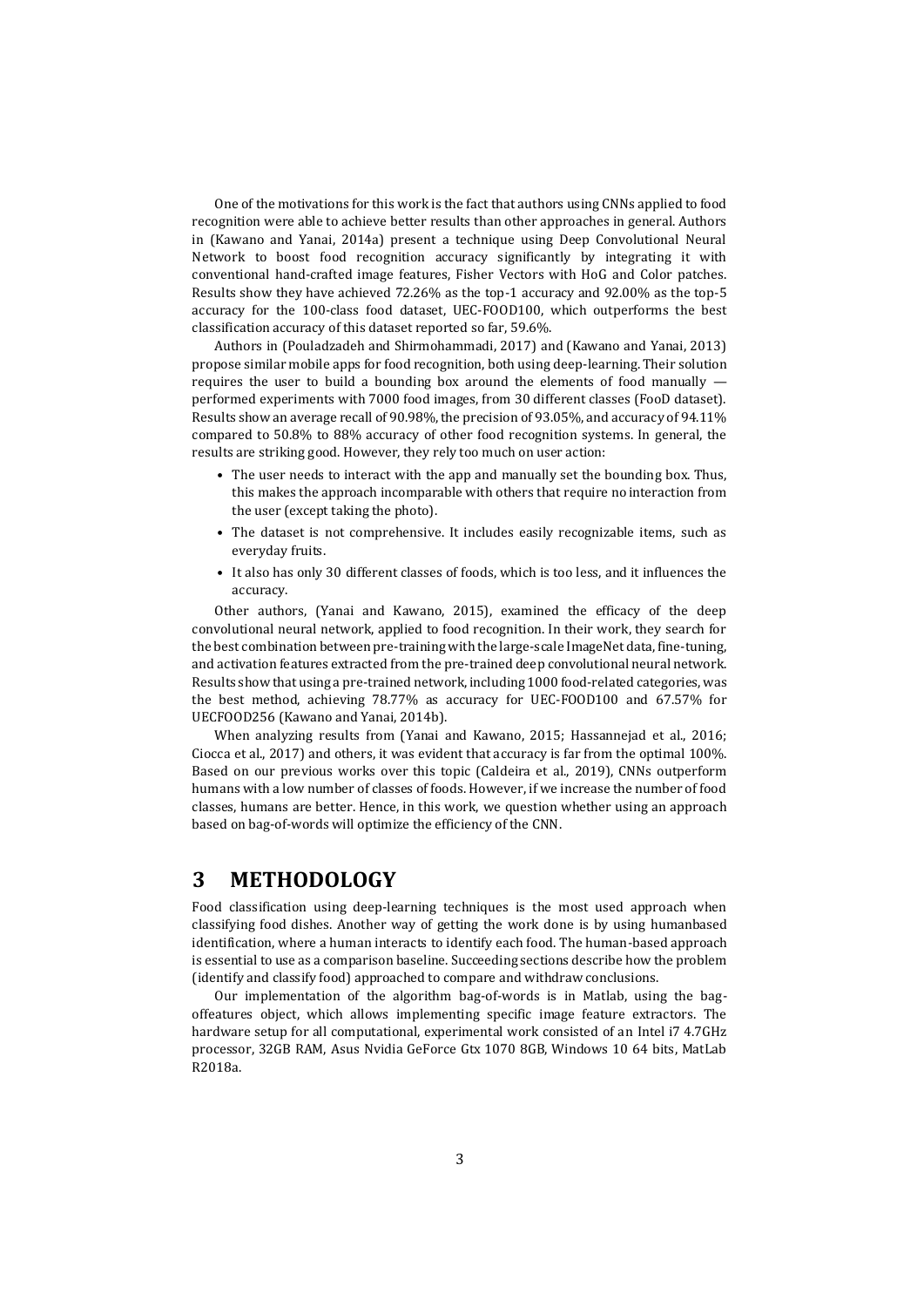

Figure 1: Bag-of-words architecture sketch

#### **3.1 Bag-of-Words architecture**

Bag-of-words is a machine learning classification technique. The process rep rents images as words, generating a histogram of the visual representation that occurs in the image (Csurka et al., 2004). Such histograms are used for the preparation of an image recognition classifier. In general, the bag-of-words extract features to represent the image (using a training dataset), then creates a visual vocabulary (bag of features), then classifies the image.

Figure 1 depicts the bag-of-words architectural steps to extract features and classify an image. In (1) is represented the feature extraction, for both training and testing pipelines. These features are described in the bag-of-words approach, by vectors of features. In this step, oriented to the proposed research, were extracted features such as texture (GLCM binary patterns), color histograms, geometry features of regions (6 layers the start of step (2)), and also SURF. Using k-means algorithm images features from the training dataset are extracted and clustered, and this allows obtaining k feature vectors. The k feature vectors represent the centroid of each class feature from the training dataset (2) visual words are grouped and separated by similar characteristics and defined as a vocabulary histogram. In the classification step (3), a trained artificial neural network combines all weighted vectors and saliencies that are analyzed based on a ReLU function. Feature visualization is the same as the forward pass of the deep convolutional network, which only leaves the input's positive components. After step (3), the already trained neural network feeds the testing images in step (4) and label pictures. Once the BOW trained, the method identifies and removes features from the training images provided every new picture for classification and generates the histogram for the picture occurring in codewords. Afterwards, the qualified classifier is used to label the picture as one of the groups (step (4)).

#### **3.2 Deep learning architecture(s)**

With the objective of comparing the accuracy of CNNs a set of networks were selected for testing: GoogleNet (Tang et al., 2017), Inception-v3 (Nivrito et al., 2016), and Resnet101 (Doersch and Zisserman, 2017).

Before Resnet, neural networks struggled with problems in gradients ignored and then removed during the back-propagation learning process, affecting the number of layers. Thus, Resnet architecture came to improve how deep-learning-networks training uses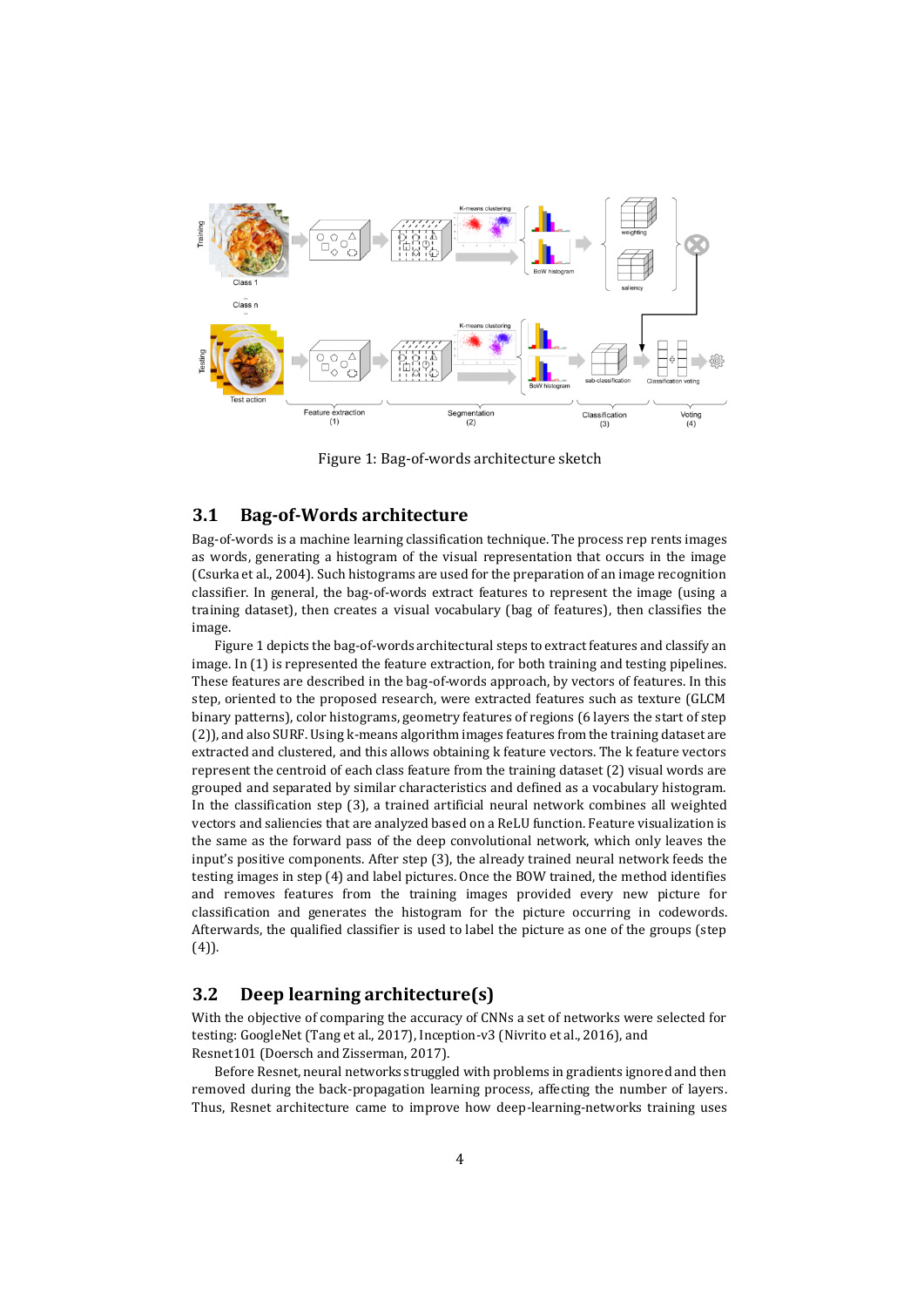Stochastic Gradient Descent through the residual modules (Wang et al., 2017). The residual modules are sub-architectural-blocks, which feed both the next layer and layers that are two or three hops distance. Passing forward the residual modules, instead of discarding them, enables deep-learning-networks to minimize vanishing gradients problems, and to classification more appropriately.



Figure 2: Resnet block architecture

Figure 2 shows a small illustration of Resnet architecture. Several layers compose Resnet, and at each layer, the output of the previews is added.

Resnet follows VGG's full  $3 \times 3$  convolutional layer design. The residual block has two 3 × 3 convolutional layers with the same number of output channels. Each convolutional layer is followed by a batch normalization layer and a ReLU activation function.

Then, these two convolution operations add the input directly before the final ReLU activation function. This kind of design requires that the output of the two convolutional layers be of the same shape as the input so that they can be added together. Let us focus on a local neural network, as depicted. Denote the input by x. The ideal mapping by learning is  $f(x)$ , to be used as the input to the activation function. The portion within the dotted-line box must directly fit the mapping *f*(*x*).

GoogleNet first introduces the inception architecture concept, and later the CNN inception improves it. Inceptionv3 CNN introduces a special inception module is adopted to improve model performance, which is a multi-level feature extraction that computes 1x1, 3x3 and 5x5 convolutions, all in the same network module. In the inception module, convolutional layers with different filter sizes are computed in parallel. Resulting features are concatenated before passed to the next layer. The increase in features significantly increases the learning power of the model (Szegedy et al., 2016). Also, pooling operations are essential for the Inception convolutional network; hence, a parallel pooling path is added to reduce the amount of data and the computation time (grid size reduction). Softmax activation outputs the probabilities of each class. The architecture for the inceptionv3 model is described in Figure 3. Note that the outputs of the inception filters are all stacked and used as input to the next layer.

In the experimental testing setup, the number of layers for the architectures, Resnet, Inception, and Googlenet, were 101, 48 and 22, followed by training for a larger number of epochs (300) to ensure the convergence of the network. All the three CNNs were pretrained (with a selected set of images) to classify images (from another distinct collection of images) from the food dataset UECFOOD256 (Kawano and Yanai, 2014b). The training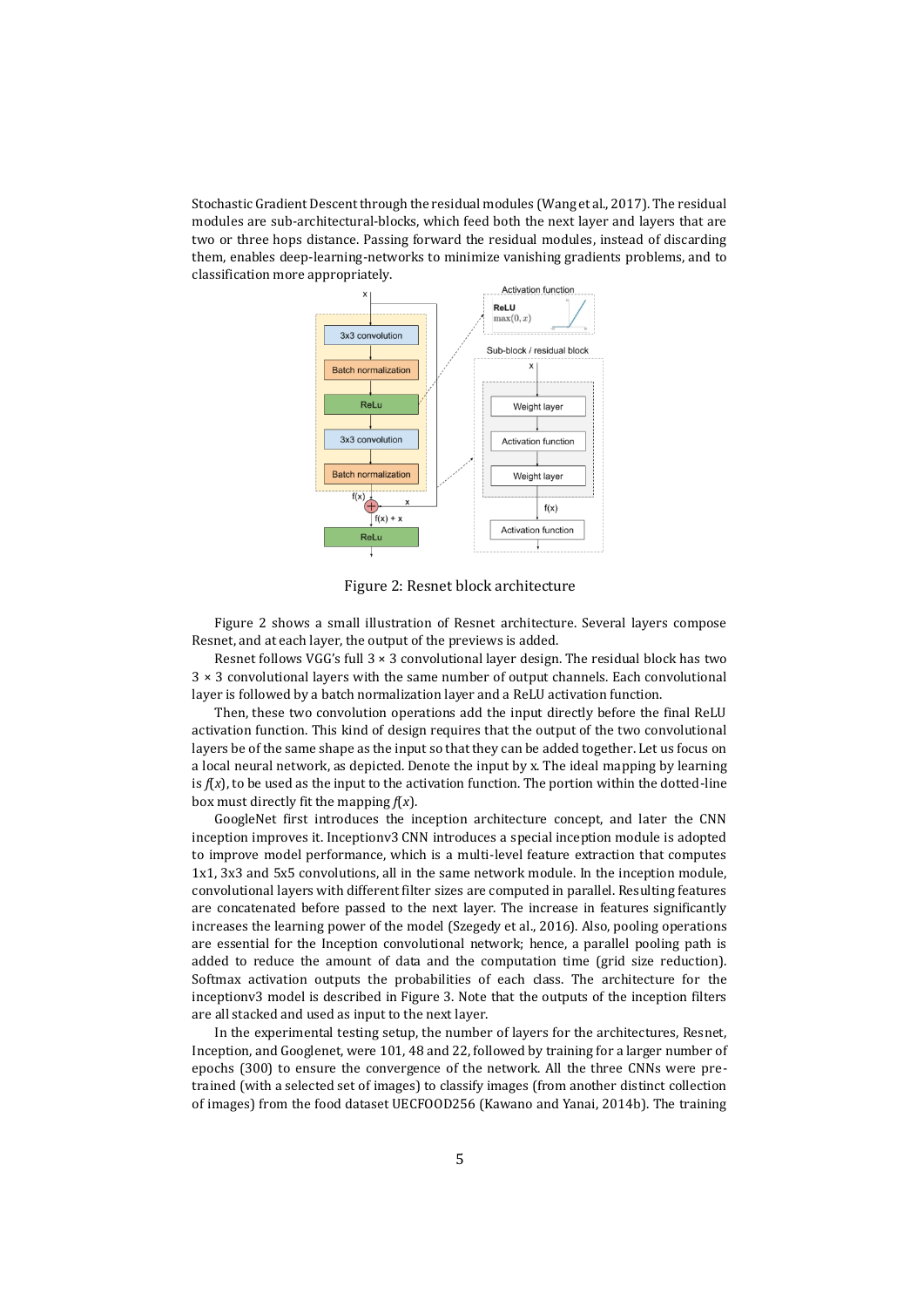and classification were either all 256 categories or 16 randomly selected categories. The training rate was initially configured to 0.05, val-



Figure 3: Simplified inception architecture, ConvNets model

idating every four interaction, preliminary conclusion indicates accuracy convergence in every run.

Procedures to classify new food images consisted of loading the food image to be categorized, extract features automatically (using the CNN convolutions layers) and giving learned weights to each feature. As a result, food is classified as one of those types, ending with a group of probabilities that the submitted food is one of the before learned ones. Note that, an independent dataset is used to evaluate accuracy.

#### **3.3 Baseline survey**

A survey in Asian foods was mounted and delivered to humans without previews knowledge in these food classes. A test group of 20 subjects was accepted (the ones not knowing at least 80% of the dishes) all in the age rank between 25 and 40 years old, all with European nationality. As control questions, two items in the survey were universal foods, such as Pizza.

Training is necessary before testing humans. The challenge then is to train the subject to be able to pick the correct name of food dishes presented to him, and the accuracy is measured as the percentage of the right choices. For this reason, the survey was divided into two stages.

A training stage was given to the human subjects, consisting of showing a set of total 98 screens for the 16 food categories (a number that was deemed sufficiently small to allow humans to keep the attention and simultaneously not too small to be too easy). Each screen shows seven images for the chosen food category and one image from other food categories, in random order. Then the test subject had to indicate the one that did not belong to the respective food category. This allows the test subjects to learn the names and key characteristics of each food category. Figure 4 shows a set of dishes from the same category (identified by the title), and one image that does not belong (i.e., the user needs to identify the dish image that does not fit) marked with an "x".

In the second stage, image classification, a set of images, based on 32 screens, is shown in random order, from the 16 trained food dish classes, each with 16 class label options, where only one is correct. The test subjects need to select the right label for the image. Figure 6 shows one of the screens used to test the human classification accuracy. In the figure, on the left side, is given the dish image belonging to an unknown class, and on the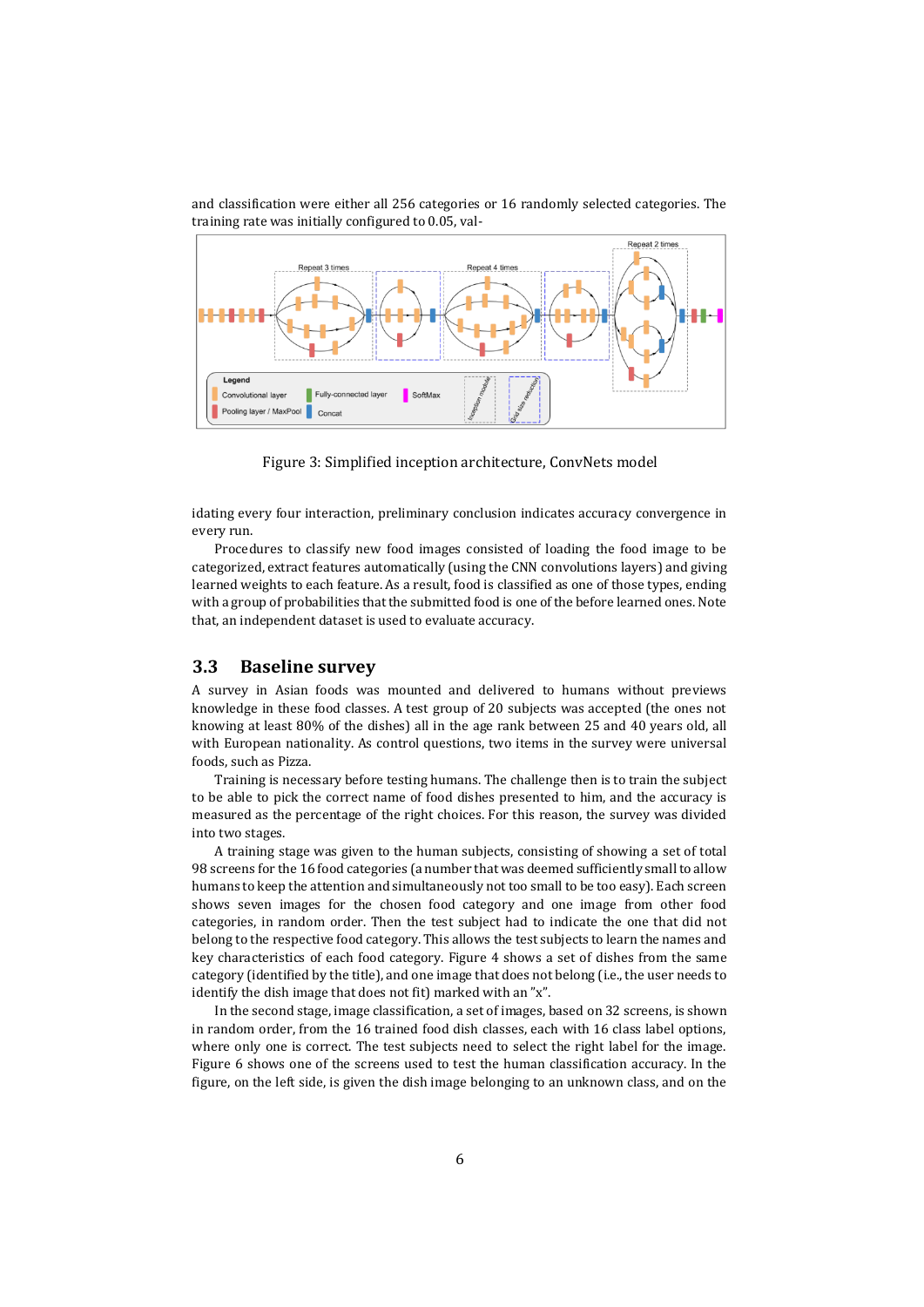right, the dish class options for the respondent to fill with the correct option on the and then follows to the next screen.



Figure 4: Human, training image example food class "Pizza"

## **4 RESULTS**

The training time for Resnet101 was 8018 minutes for 256 food categories and almost 226 minutes for 16 classes. Figure 5 compares the accuracy of the methods: Human, Resnet101, GoogleNet, Inception v3, Bag-of-words (500 words vocabulary), and Bagof-words (1000 words vocabulary), all with two approaches, 16 food categories and 256 food categories (except for the human survey). In the bag-of-words, results show that increasing the number of codewords does not bring a significant accuracy performance, and still, the bagof-words was worse than CNNs and humans. Results also show that for 16 food categories, CNNs were better than humans. A more realistic test, using 256 food categories, indicates that CNNs performance decreases significantly. The best performing CNN was Resnet with 95% and 75% accuracy for 16 and 256 food categories, respectively.

Figure 7 shows some class precision values from classification of: Humans (16 food classes); Resnet (256 categories); Inceptionv3 (256 categories); GoogleNet (256 categories); and Bag-of-words (1000 code-words). The analysis of the values in chat, Figure 7 allow concluding that the hardest classification categories for humans and neural networks are different, which lead to humans and CNNs to have distinct behaviors when classifying types of food types.

A global analysis of results (Figure 5 and 7) shows that CNNs are more accurate than bag-of-words, simultaneously show that, as the number of categories to learn increase (16 to 256 food categories) the accuracy decreases. Consequently, humans knowledge continues to outperform the accuracy of CNNs when identifying different food types.

## **5 CONCLUSIONS**

In this work, bag-of-words is compared with CNNs and with humans. The experimental comparison process allows us to conclude that CNNs are more accurate than the bag-ofwords, while at the same time showing CNNs accuracy decreases when the number of food categories increases (considering 16 to 256 food groups). As a result, the efficiency of CNNs tends to be exceeded by human intelligence when considering various food types. Although different classifications of people and deep learning are robust, human and CNNs attitudes are distinct when classifying various food types.

Future work includes better research on how humans learn and classify food dishes, so that, those learning details can also be reinforced on CNNs. Additionally, other image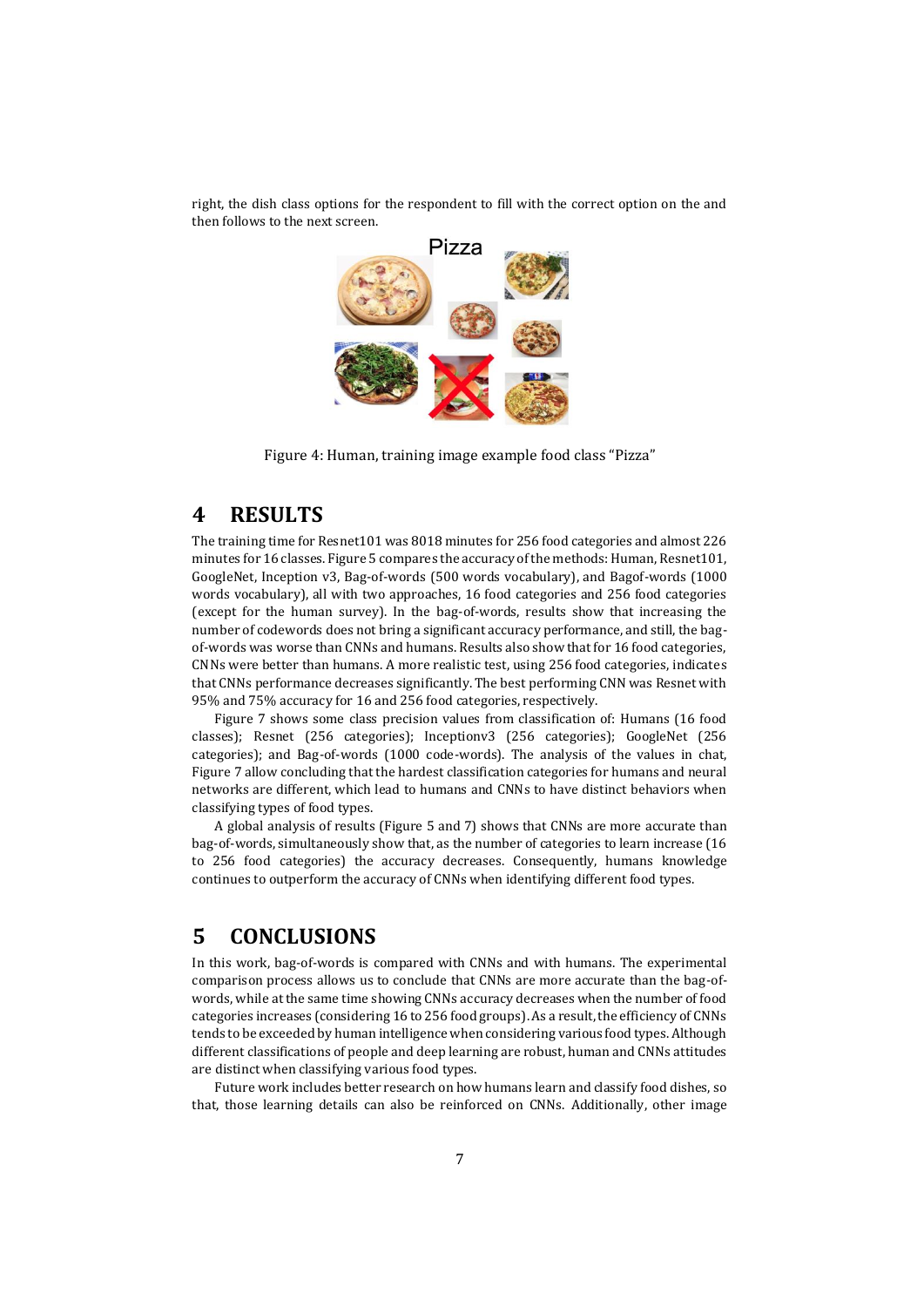variation factors of impact, such as illumination, camera angles, and shadows, need to be perfected in CNNs. Finally, we propose the integration into mobile apps



Figure5:Accuracycomparison.

Figure 6: Human, classification screen.



#### Figure 7: Some food classification accuracy's

of these learning capabilities applied not only to photos but also video, for instance, using approaches such as YOLO (You Only Look Once) (Du, 2018).

## **ACKNOWLEDGEMENTS**

"This work is funded by National Funds through the FCT Foundation for Science and Technology, I.P., within the scope of the project Ref UIDB/05583/2020. Furthermore, we would like to thank the Research Centre in Digital Services (CISeD), the Polytechnic of Viseu for their support."

## **References**

Al-Qizwini, M., Barjasteh, I., Al-Qassab, H., and Radha, H. (2017). Deep learning algorithm for autonomous driving using googlenet. In *2017 IEEE Intelligent Vehicles Symposium (IV)*, pages 89–96. IEEE.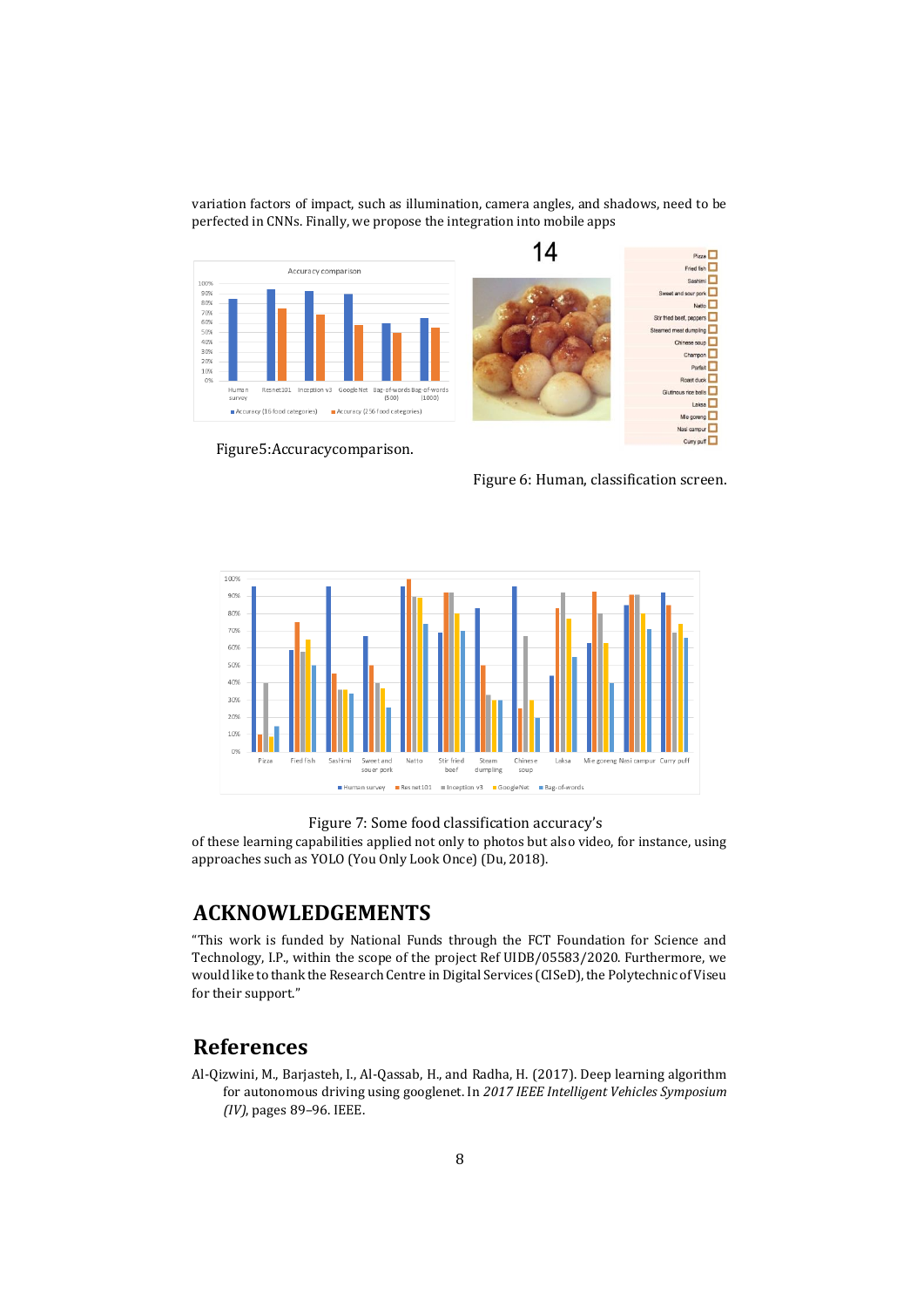- Arora, S. and Bhatia, M. (2018). A robust approach for gender recognition using deep learning. In *2018 9th International Conference on Computing, Communication and Networking Technologies (ICCCNT)*, pages 1–6. IEEE.
- Baldassarre, F., Mor´ın, D. G., and Rod´es-Guirao, L. (2017). Deep koalarization: Image colorization using cnns and inception-resnet-v2. *arXiv preprint arXiv:1712.03400*.
- Baxter, J. (2012). Food recognition using ingredient-level features. *Hλεκτρoνικo´]. Available: http://jaybaxter. net/6869 food project. pdf*.
- Caldeira, M., Martins, P., Cec´ılio, J., and Furtado, P. (2019). Comparison study on convolution neural networks (cnns) vs. human visual system (hvs). In *International Conference: Beyond Databases, Architectures and Structures*, pages 111–125. Springer.
- Cheng, X., Zhang, Y., Chen, Y., Wu, Y., and Yue, Y. (2017). Pest identification via deep residual learning in complex background. *Computers and Electronics in Agriculture*, 141:351– 356.
- Ciocca, G., Napoletano, P., and Schettini, R. (2017). Learning cnn-based features for retrieval of food images. In *International Conference on Image Analysis and Processing*, pages 426–434. Springer.
- Csurka, G., Dance, C., Fan, L., Willamowski, J., and Bray, C. (2004). Visual categorization with bags of keypoints. In *Workshop on statistical learning in computer vision, ECCV*, volume 1, pages 1–2. Prague.
- Doersch, C. and Zisserman, A. (2017). Multi-task self-supervised visual learning. In *Proceedings of the IEEE International Conference on Computer Vision*, pages 2051– 2060.
- Du, J. (2018). Understanding of object detection based on cnn family and yolo. In *Journal of Physics: Conference Series*, volume 1004, page 012029. IOP Publishing.
- Hassannejad, H., Matrella, G., Ciampolini, P., De Munari, I., Mordonini, M., and Cagnoni, S. (2016). Food image recognition using very deep convolutional networks. In *Proceedings of the 2nd International Workshop on Multimedia Assisted Dietary Management*, pages 41–49.
- He, K., Zhang, X., Ren, S., and Sun, J. (2016). Deep residual learning for image recognition. In *Proceedings of the IEEE conference on computer vision and pattern recognition*, pages 770–778.
- Joutou, T. and Yanai, K. (2009). A food image recognition system with multiple kernel learning. In *2009 16th IEEE International Conference on Image Processing (ICIP)*, pages 285–288. IEEE.
- Kawano, Y. and Yanai, K. (2013). Real-time mobile food recognition system. In *Proceedings of the IEEE Conference on Computer Vision and Pattern Recognition Workshops*, pages 1–7.
- Kawano, Y. and Yanai, K. (2014a). Food image recognition with deep convolutional features. In *Proceedings of the 2014 ACM International Joint Conference on Pervasive and Ubiquitous Computing: Adjunct Publication*, pages 589–593.
- Kawano, Y. and Yanai, K. (2014b). Foodcam-256: a large-scale real-time mobile food recognitionsystem employing high-dimensional features and compression of classifier weights. In *Proceedings of the 22nd ACM international conference on Multimedia*, pages 761–762.
- Matsuda, Y., Hoashi, H., and Yanai, K. (2012). Recognition of multiple-food images by detecting candidate regions. In *2012 IEEE International Conference on Multimedia and Expo*, pages 25–30. IEEE.